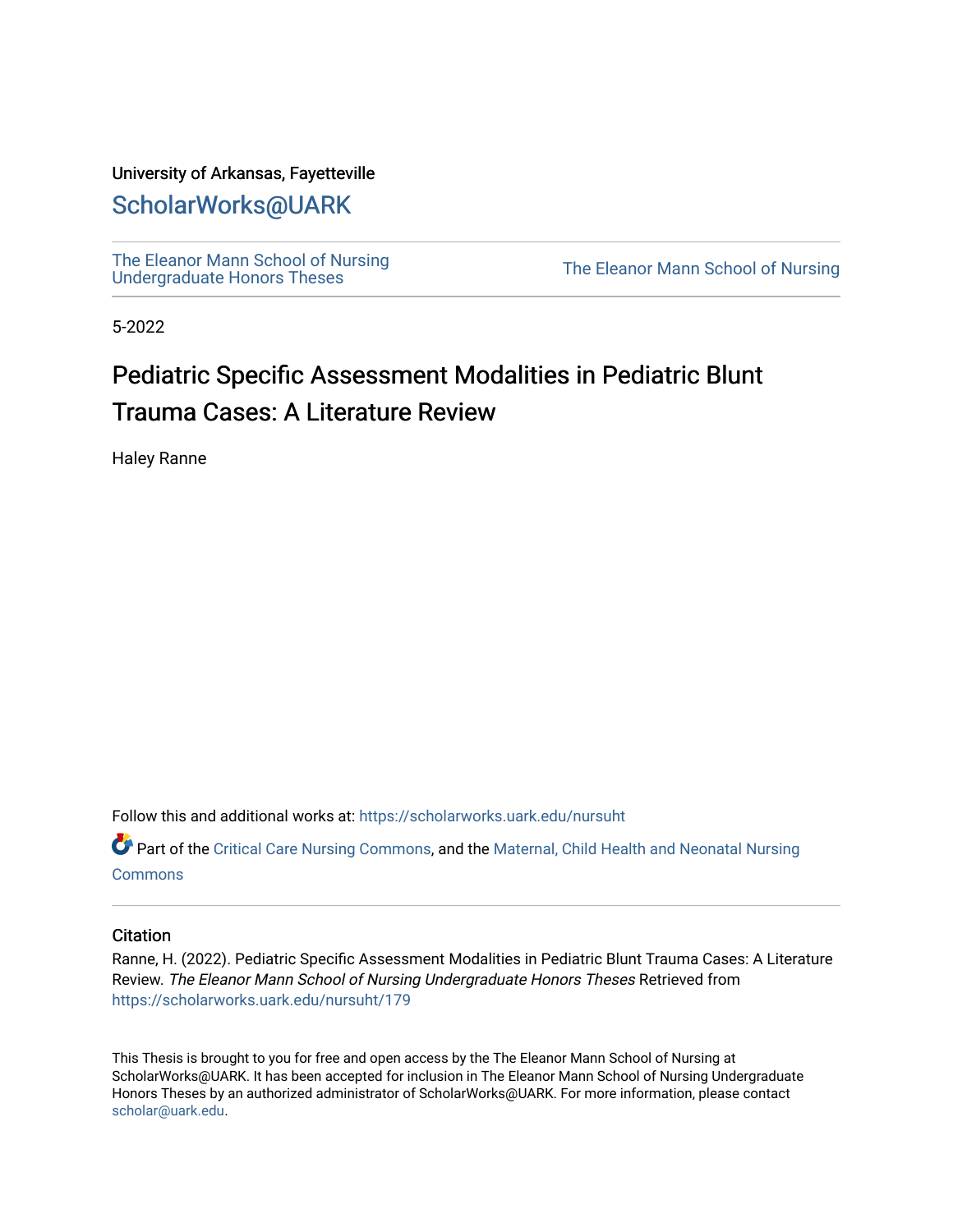# **Pediatric Specific Assessment Modalities in Pediatric Blunt Trauma Cases:**

## **A Literature Review**

Haley E. Ranne

Eleanor Mann School of Nursing

University of Arkansas

Dr. Kelly Vowell Johnson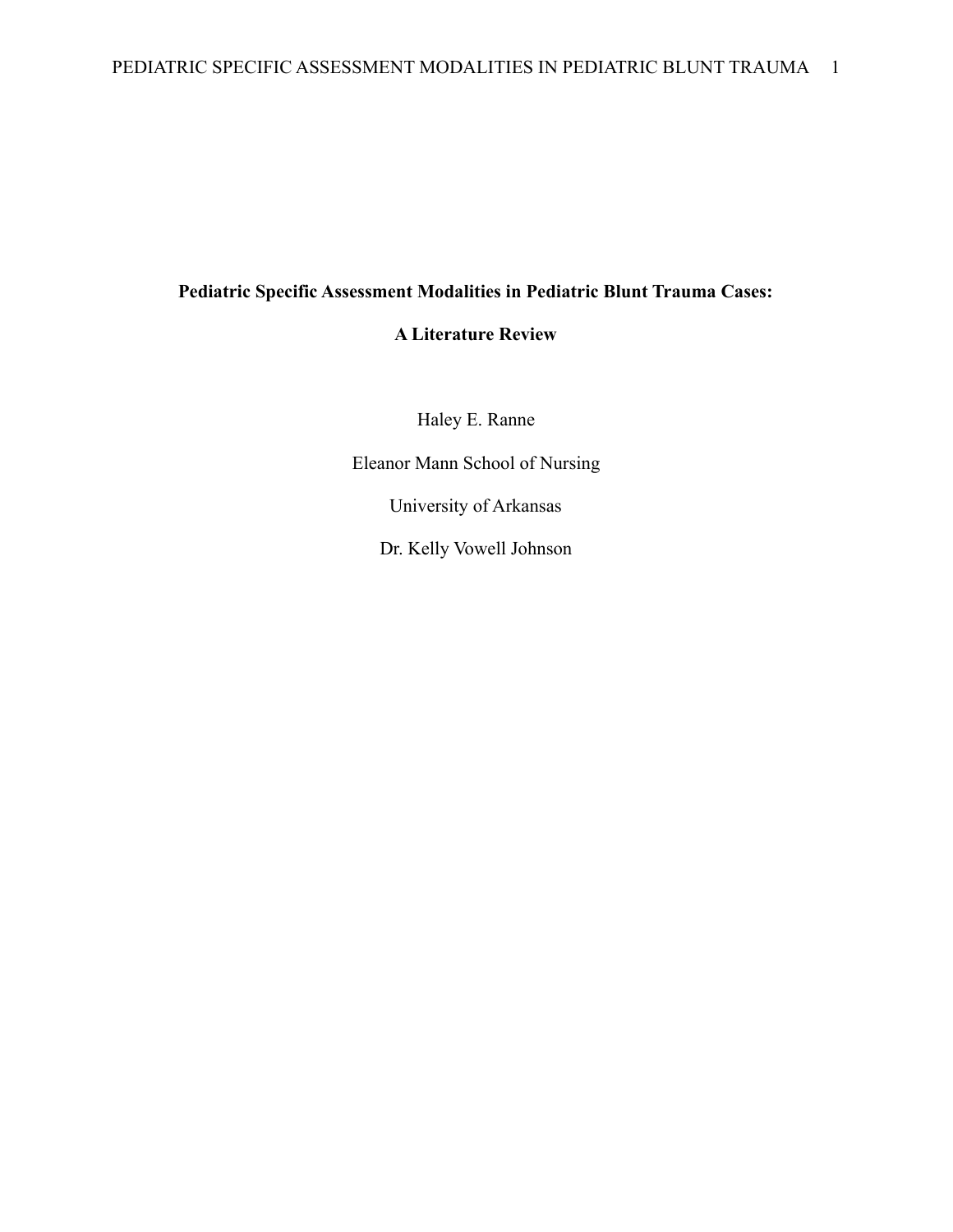### **Abstract**

With unintentional injury being the number one cause of death of children in the United States, it warrants the need for successful, cost effective ways to improve identification of severe injury and prevent mortality in children. The purpose of this review is to compile literature related to pediatric specific trauma assessments in the instance of blunt trauma. Twenty peer-reviewed articles that were published in notable journals were analyzed to include in this review. There are several assessments that are being utilized in pre-hospital and hospital emergency settings today, such as the Shock Index (Pediatric Age Adjusted), Pediatric BIG Score, and variations of the Injury Severity Score. Other variables analyzed that have an impact on patient outcomes include socioeconomic status, trauma center type, and availability of resources. While research comparing the successes and shortcomings of these assessments are limited, it is crucial for healthcare professionals to understand the components of each of these assessments so that they may decide which one to implement considering the resources available.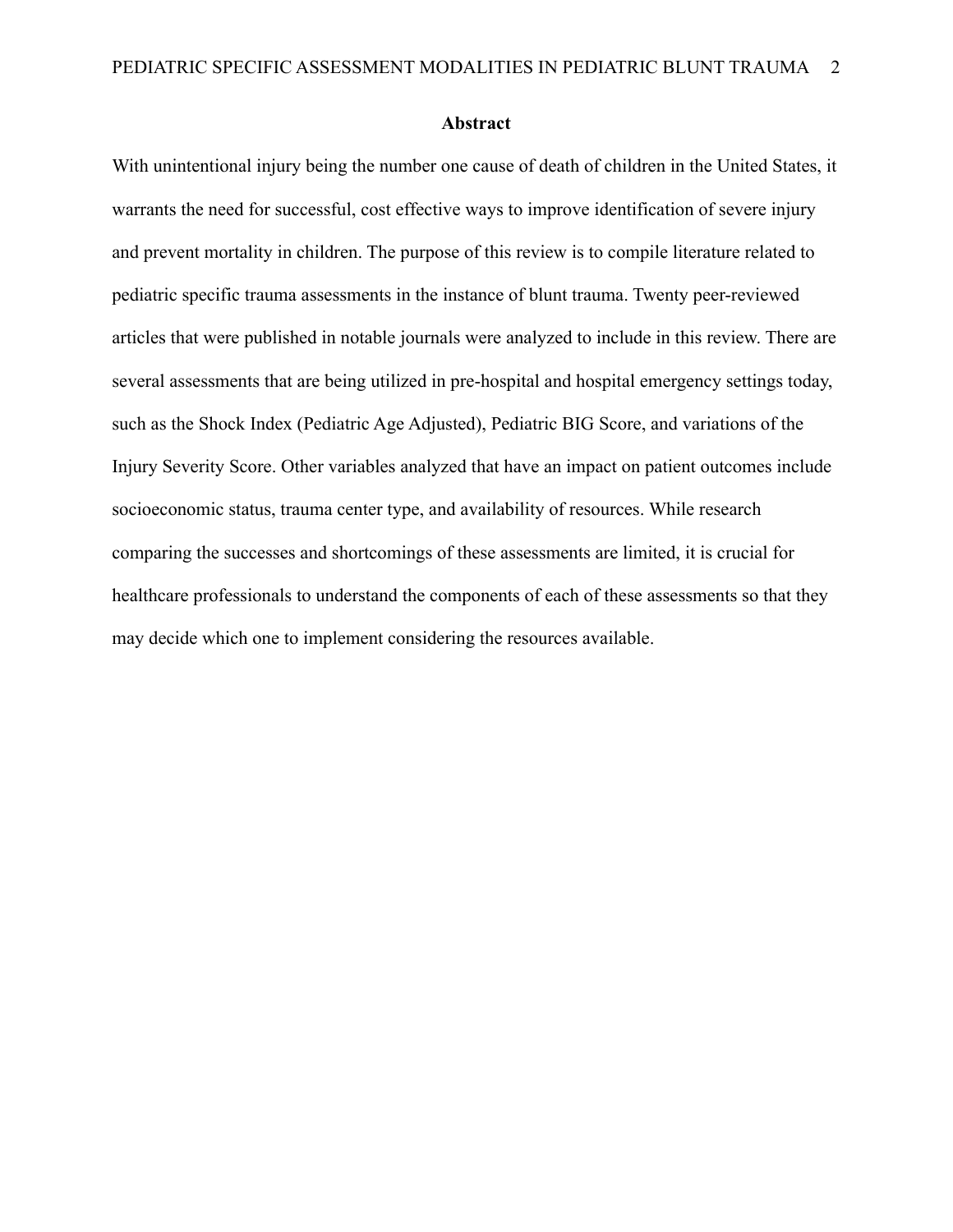### **Introduction**

Accidental injury is the number one leading cause of death in children ages 1-19, representing 35% of all deaths in this age category in 2016 (Centers for Disease Control, 2018). Of these, 3,461 deaths were the result of a traumatic mechanism of injury, with 1,956 deaths caused by a potential source of blunt trauma, shown in Table 1 (American College of Surgeons, 2016). These statistics not only reveal that blunt trauma greatly affects the pediatric population, but also suggests that current assessment methods might be insufficient in predicting injury severity, leading to higher mortality rates.

Traditionally, pediatric patients presenting with blunt trauma injuries might be assessed the same way as adult patients with the same mechanism of injury. However, significant anatomical, physiological, and psychosocial differences between adults and children necessitate the use of assessments that are catered exclusively to the pediatric population in the instance of blunt trauma cases to better predict severe injury (McFadyen et al., 2012). These differences have major implications in the primary survey and identification of life-threatening injuries in children. Early recognition and treatment of airway obstruction, inadequate ventilation, oxygenation, and impaired circulatory function improves patient outcomes; but health care providers must be aware that children are not simply "small adults". Presenting signs and symptoms that indicate severe injury differ from the adult population. For example, children have the ability to maintain blood pressure and heart rate despite significant acute blood losses (25%-30%), demonstrating that subtle changes in blood pressure, heart rate, or extremity perfusion could indicate impending cardiorespiratory failure (Avarello & Cantor, 2007). Additionally, proportionately large body surface area relative to body weight predisposes the pediatric patient to insensible heat and water loss, as well as a greater distribution of force during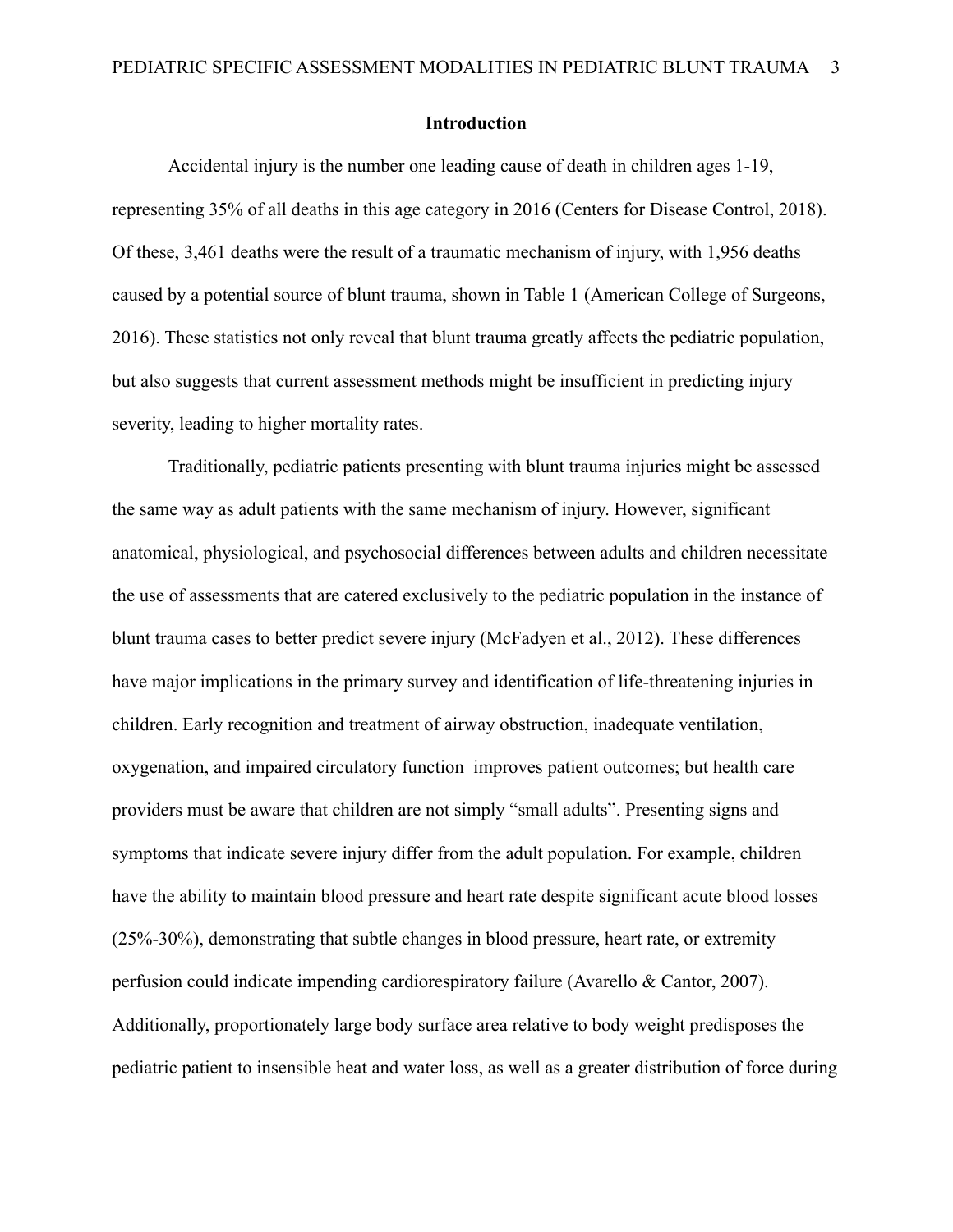a traumatic injury, leading to multiple organ damage and higher degree of injury (Avarello & Cantor, 2007).

While several pediatric specific assessment modalities have been put into practice within pre-hospital and hospital emergency settings, there is a clear gap in the literature regarding which method is most effective in predicting severity of injury as well as mortality. This literature review provides an in depth look into the effectiveness and limitations of three different assessment modalities: Pediatric BIG Score, SIPA, and wISS, as well as information about current models that could be modified to better suit the pediatric population. Additionally, it provides insight into how pediatric specific trauma assessments can help health care facilities utilize and allocate their resources more effectively.

### **Table 1**

| Etiology                | No.  | $\%$  |  |
|-------------------------|------|-------|--|
| Motor Vehicle Accident* | 1065 | 30.8% |  |
| Fall*                   | 704  | 20.3% |  |
| Firearm                 | 695  | 20.1% |  |
| Suffocation             | 61   | 1.8%  |  |
| Drowning                | 36   | 1%    |  |
| Fire/burn               | 43   | 1.2%  |  |
| Struck by, against*     | 187  | 5.4%  |  |
| Other                   | 670  | 19.4% |  |

Table 1 Leading causes of traumatic deaths in ages  $1-19$  in the US  $-2016$ 

\* Potential source of blunt trauma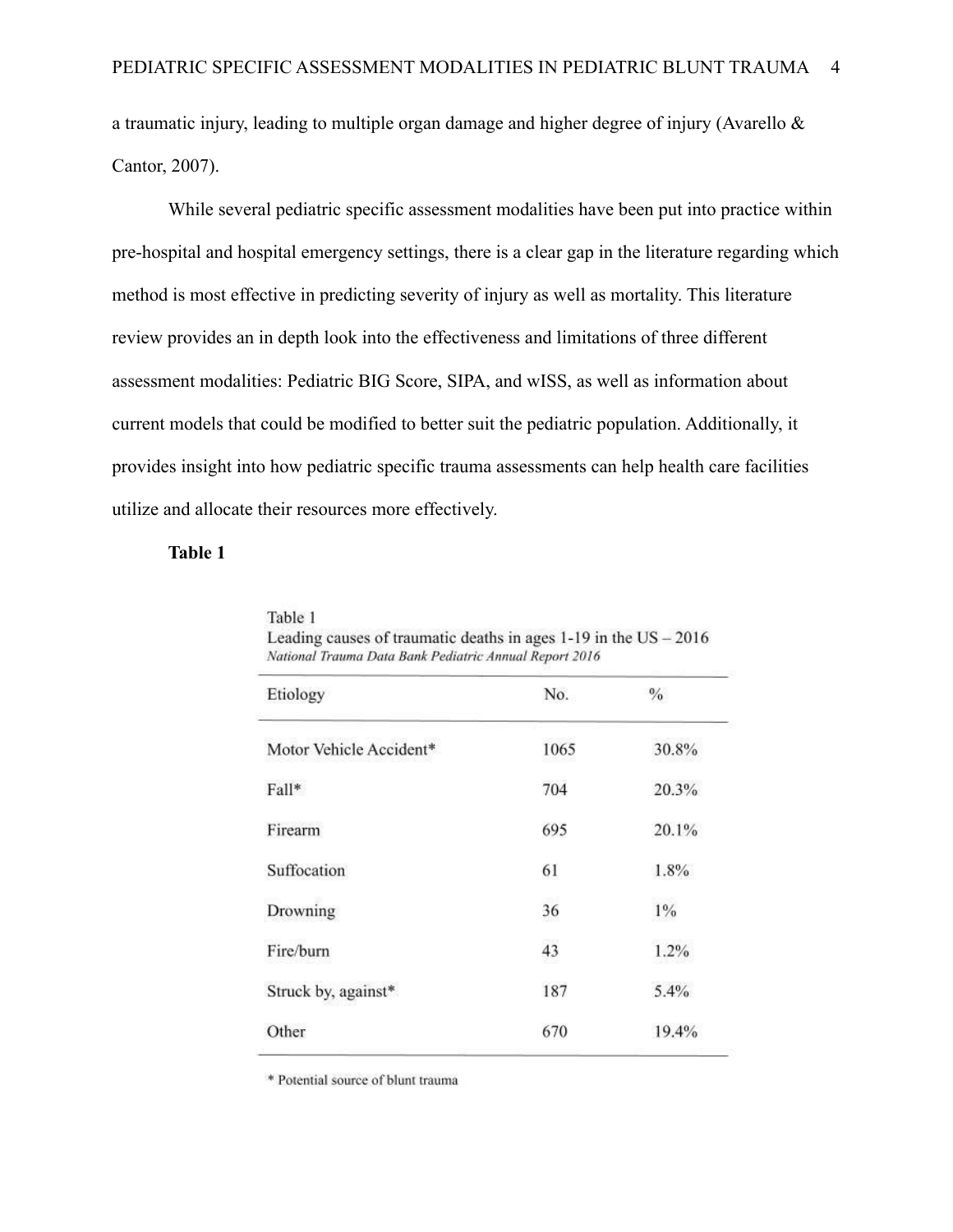### **Methods**

A systematic review of literature was conducted using MEDLINE Complete, PubMed, and CINAHL. One primary investigator, myself, searched each database using the subject headings *pediatric, blunt trauma* and *assessment*. The search limiters placed on each database search included key words, English language, and peer-reviewed status. Excluded from the review were articles published prior to the year 2015 and whose main topic was not relevant to pediatric trauma assessment.

My initial search in PubMed yielded 1202 results, but exclusion criteria eliminated 433 articles, leaving 796 articles that were published after 2015. These were reviewed to ensure inclusion criteria were met. Of these articles, 15 were found to be relevant to this research that discussed shock index, benchmarking tools for low-resource settings, weighted injury severity score, and patient outcomes within pediatric facilities. The search performed in CINAHL resulted in 57 articles, with 17 of those being eliminated due to exclusion criteria. Three articles reviewed a novel trauma composite score and pediatric BIG score and were found as relevant to be utilized in this review. MEDLINE Complete produced 109 articles, after reviewing exclusion criteria, 56 results remained. After analyzing the remaining results, two articles were ultimately chosen to include, discussing shock index and BIG score. Once all of the literature was carefully examined, a total of 20 articles were found to be relevant and are the focus of this review.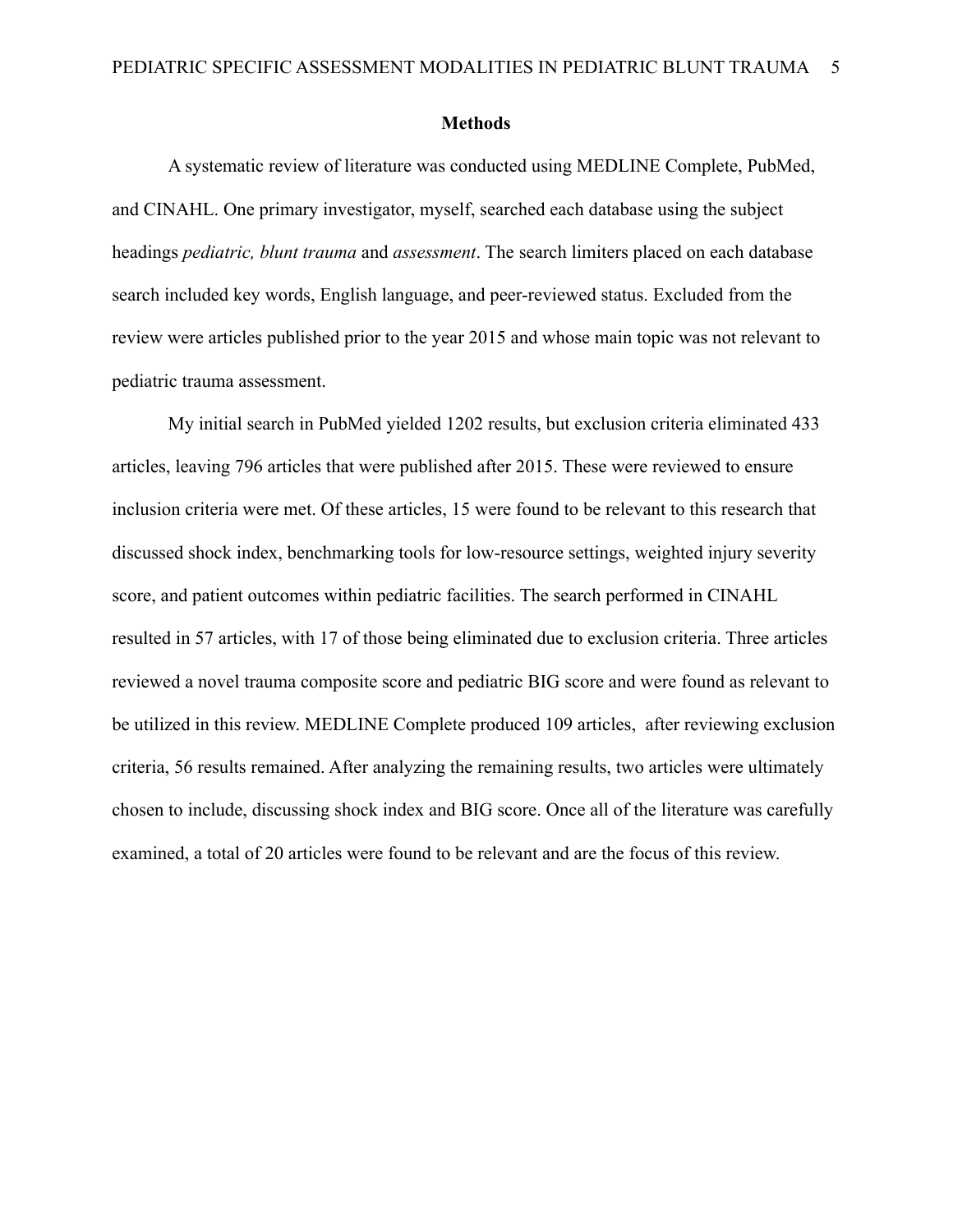# **Figure 1**

*Selection of retrieved articles*

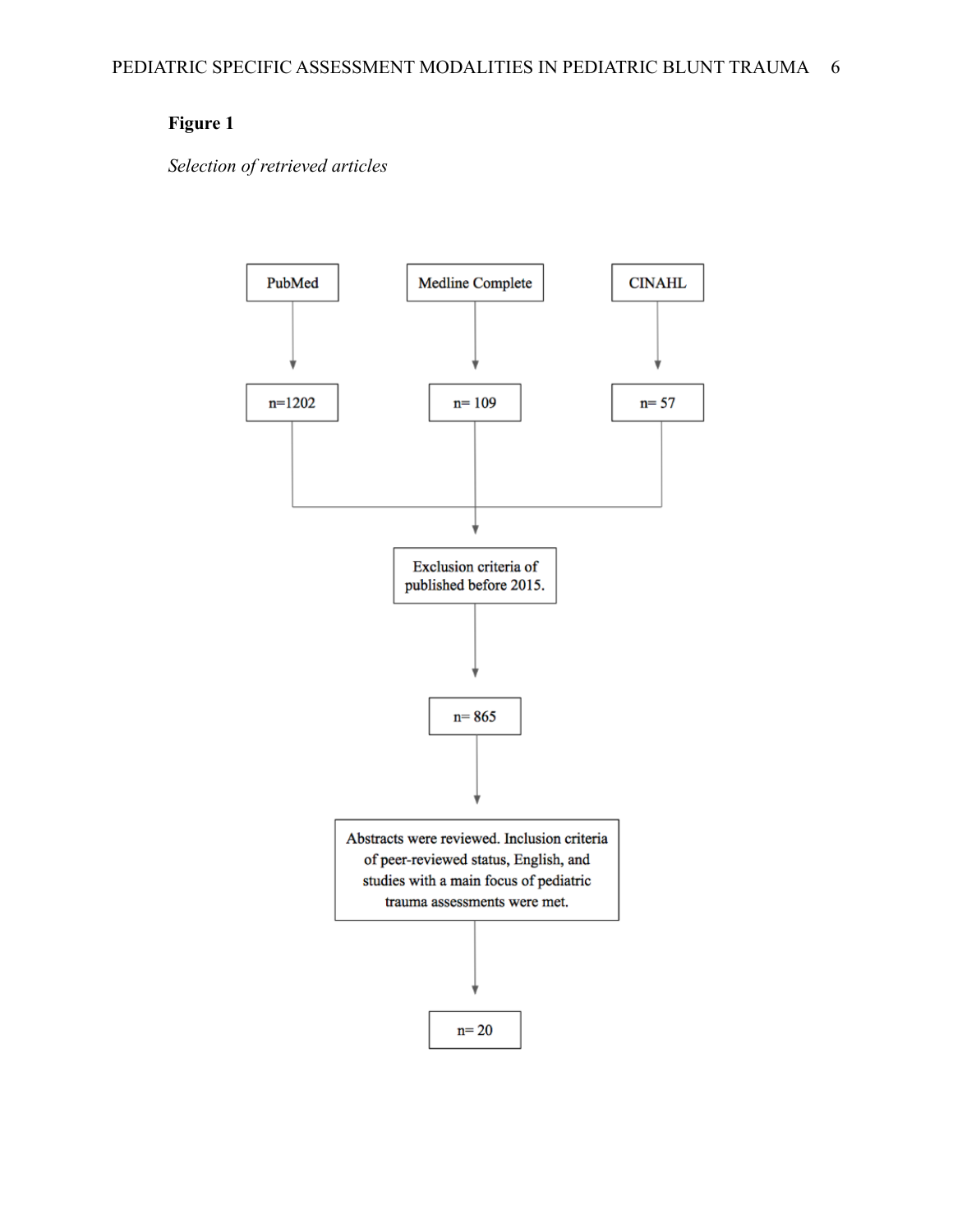### **Results**

### **Shock Index, Pediatric Age-Adjusted**

Shock index (SI) is a routinely performed bedside assessment on patients who are at risk of or are experiencing trauma, hemorrhage, myocardial infarction, pulmonary embolism, or sepsis (Koch et al., 2019). This metric is defined as heart rate (HR) divided by systolic blood pressure (SBP). In healthy patients, this ratio is expected to be 0.5-0.7, while in injured patients, a SI > 0.9 recognizes increased risk of mortality, activation of mass transfusion protocol, and ICU admission (Koch et al., 2019). Another triage tool uniformly used across trauma centers is the revised trauma score (RTS). The RTS consists of respiratory rate (RR), SBP, and Glascow Coma Scale (GCS) (Acker et al., 2015). While both of these assessments have shown to be an effective measure of injury severity in adults, the same can't be said when being utilized in the pediatric patient population. In children, these factors are hard to measure accurately due to the fact that normal vital signs vary greatly with patient age. However, several studies have been conducted to evaluate which factors most accurately predict injury severity and outcomes in pediatric patients.

Data suggests that mechanism of injury is a poor predictor of injury severity when used independently, and that physiologic parameters are better suited in determining major trauma (Acker et al., 2015). Acker et al. (2015) predicted that modifying the traditional SI scoring system to allow for age-adjusted values could be a more reliable way to predict outcomes among children with blunt trauma injuries. The shock index, pediatric adjusted (SIPA) scoring system would instead use cut off values that are unique to patient age, as opposed to the adult derived value that was previously discussed. When SIPA was compared to SI, it was shown that both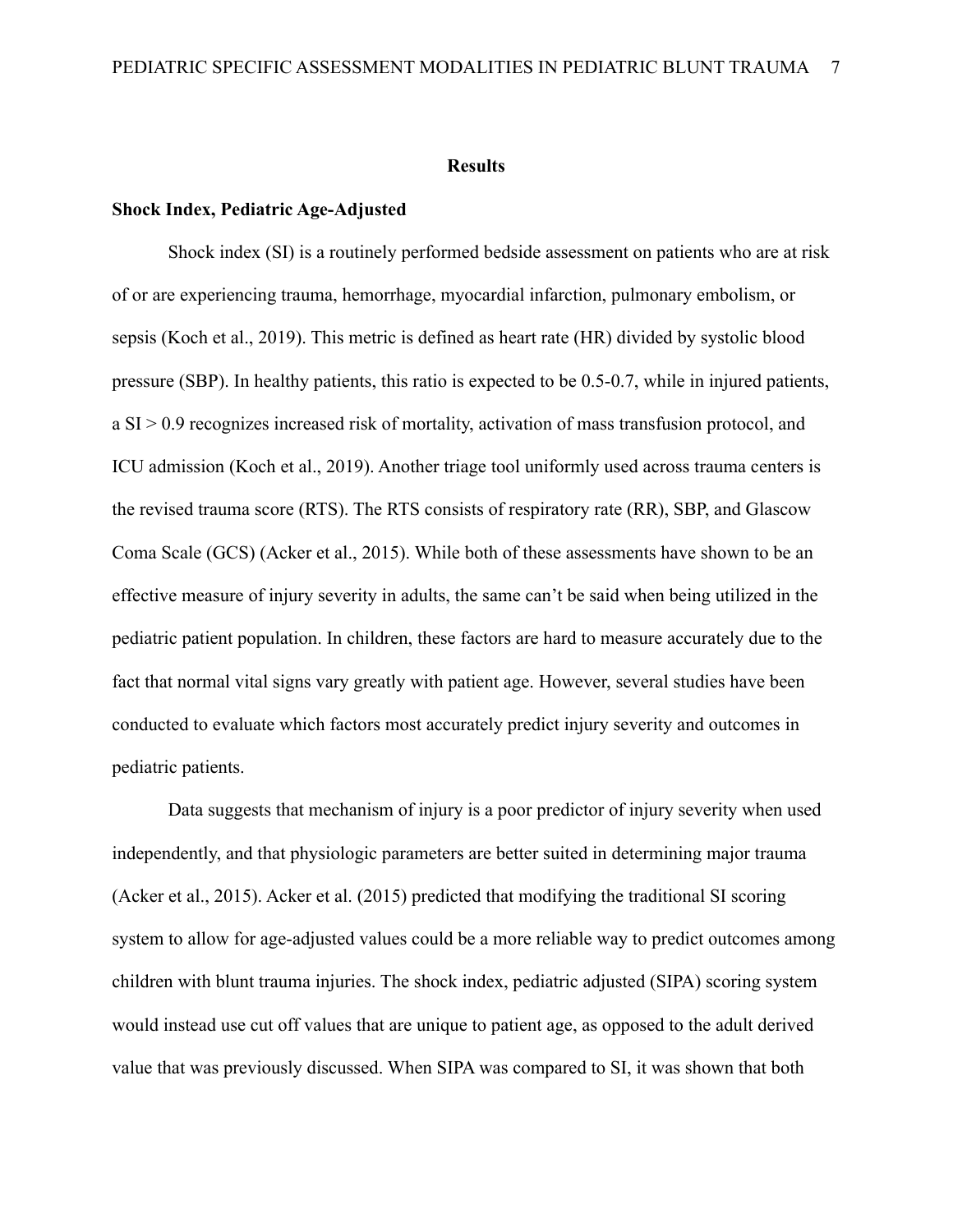methods were able to accurately predict severe injury. However, SIPA better differentiates the most severely injured children from those with mild injury, more accurately predicting patients who required blood transfusion within 24 hours, longer intensive care unit (ICU) length of stay, and higher number of days on the ventilator (Acker et al., 2015).

Strutt et al. (2019) agrees that when compared with unadjusted SI, SIPA improves identification of negative outcomes after blunt trauma, suggesting that SI is "a more sensitive marker of hemodynamic instability compared with traditional vital signs" (Strutt et al., 2019, p. 133). This study also noted that the addition of delayed capillary refill to SBP measurements can further indicate early acute hypovolemia. Due to unique compensatory mechanisms that children have to maintain blood pressure, peripheral tissues often vasoconstrict, thus causing delayed capillary refill. In addition, SIPA has been shown to accurately predict the need for blood transfusion. Research conducted by Phillips et al. (2020) stated that measuring serial SIPA scores from the pre-hospital to hospital setting can assist in identifying children who require blood transfusion due to blunt trauma sustained to a solid organ. Ninety percent of the patients requiring blood transfusion had at least one elevated SIPA score in either setting (pre-hospital or emergency room [ER]). The authors concluded that an elevated SIPA score was significantly associated with blood transfusion. (Phillips et al., 2020). SIPA is not only useful on arrival to the ER and during the primary survey, but also after admission to the PICU. Huang et al. (2021) hypothesized that an increase in SIPA score during the first 24 hours of admission to the PICU would correlate to adverse outcomes. In the study, SIPA values were collected upon admission to the ER, and again after 24 hours spent in the ICU. Of the 1,732 patients included, results demonstrated that an elevated SIPA did in fact predict higher rates of mortality and adverse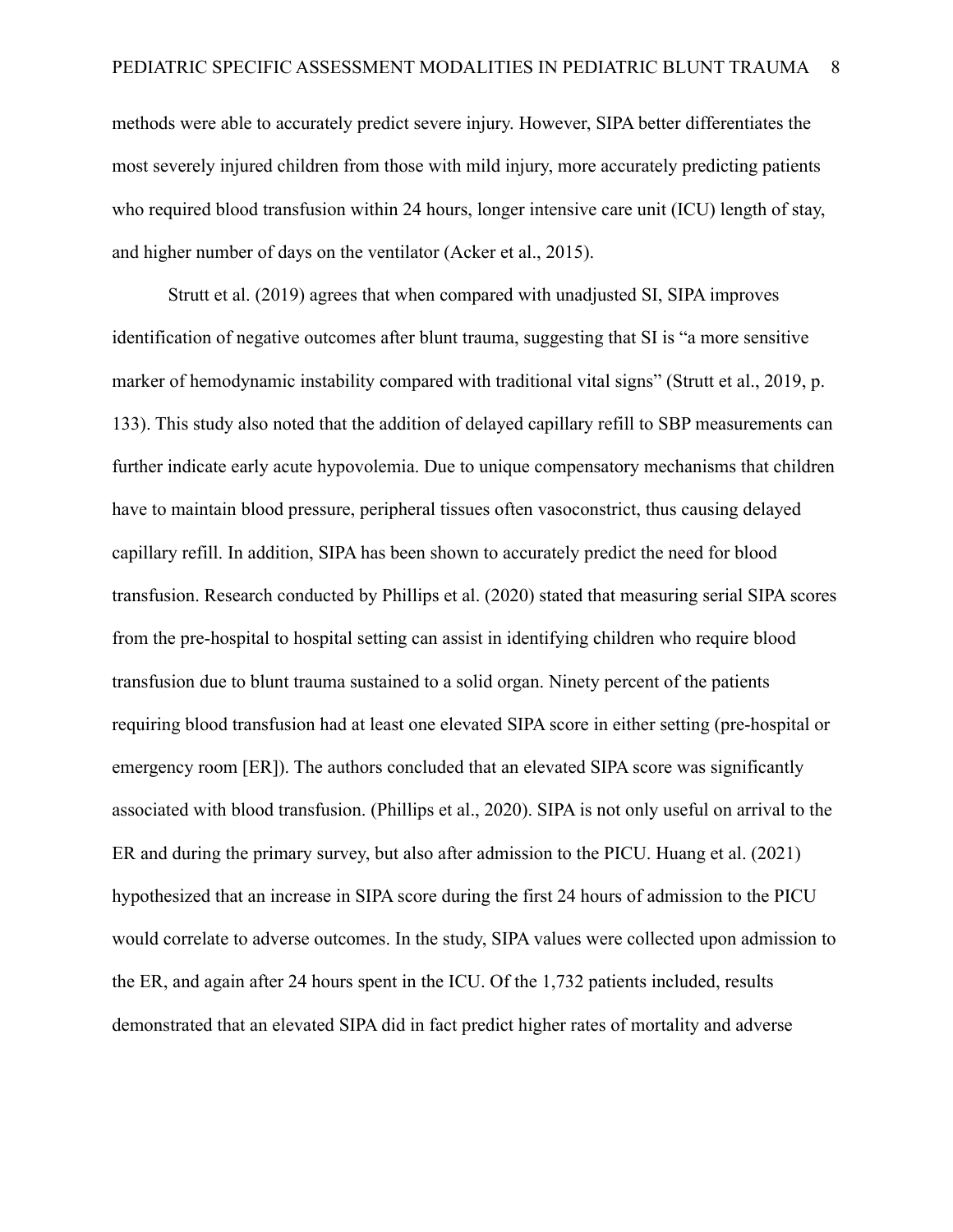outcomes such as a need for ventilatory and inotropic support, as well as a longer hospital length of stay (Huang et al., 2021).

Conversely, Lammers et al. (2020) stated that the addition of neurological status to SIPA would provide superior prognostic capabilities than SIPA alone. Instead of dividing HR by SBP to obtain a standard SIPA score, it was calculated inversely (SBP/HR) to obtain reverse shock index (rSIG). To finalize the score, rSIG was then multiplied by GCS. Like SIPA, values for each age cohort were assigned to address the discrepancies in normal ranges in pediatric vital signs. It was found that rSIG multiplied by GCS did predict hospital mortality more readily than SIPA (Lammers et al., 2020). This demonstrated that neurological status should be an important factor in the initial primary survey. However, further assessment of the utility and applicability of this metric is necessary.

Another factor to include when considering major trauma patient outcomes is the type of trauma center. Pediatric trauma patients are treated at adult trauma centers (ATCs), mixed pediatric and adult trauma centers (MTCs), and pediatric trauma centers (PTCs) (Austin et al., 2021). Knowing that SIPA is an effective tool that has been validated to identify severely injured children and their outcomes, it can also be used to determine the most ideal trauma center type for this patient population. PTCs possess the ability to provide specialized care to children and are equipped with pediatric specialists and resuscitation equipment. However, PTCs are limited in their geographic availability, and the majority of pediatric trauma patients in the United States are treated at either ATCs or MTCs (Austin et al., 2021). Previous studies suggest that pediatric patients have a lower mortality rate at PTCs when compared to ATCs or MTCs, however, there seems to be conflicting evidence. Austin et al., (2021) states that among pediatric trauma patients with an elevated SIPA, there was no difference in mortality between trauma center types (Austin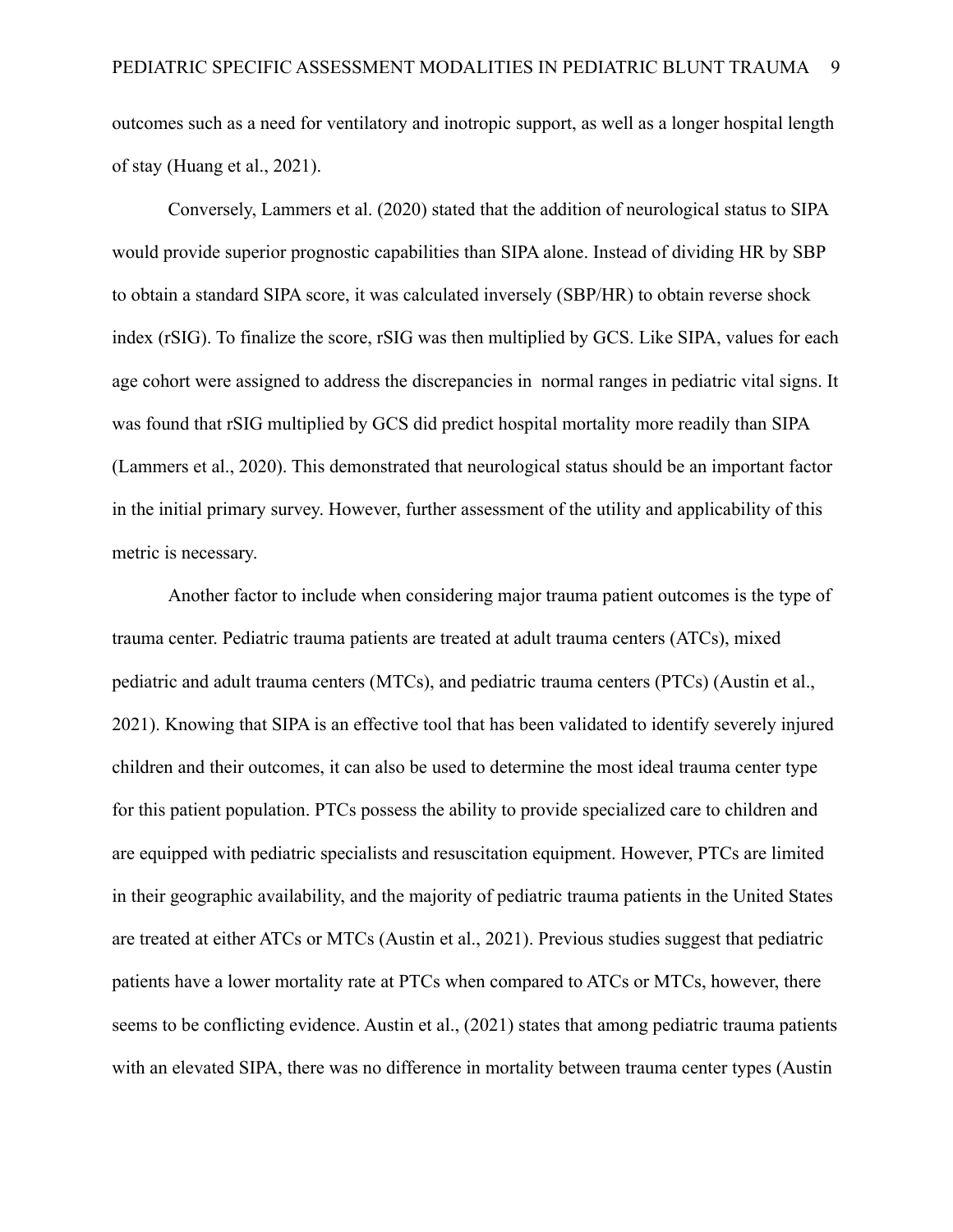et al., 2021). Specialty care at PTCs optimizes the care of pediatric trauma patients due to a number of factors.

### **Pediatric BIG Score**

Much like the SIPA scoring system, the pediatric BIG score is used to stratify severity of injury and predict mortality; however, it is much newer. The BIG score is utilized because of its simplicity and easily accessible assessment data. Due to the fact that vital signs don't contribute to the BIG score, it could be more reliable than SIPA because normal vital signs greatly differ with age. What makes the BIG score unique is that it is composed of three physiological measurements that play a critical role in children's survival: base deficit (BD), international normalized ratio (INR) and GCS (Grandjean-Blanchet et al., 2018). Base deficit reflects shock status, INR can indicate early trauma related coagulopathy, and GCS assesses level of consciousness, reflecting the degree of brain injury or hypoperfusion. Together, these values provide a quick view of two of the most common causes of mortality in pediatric blunt trauma: brain injury and hemorrhagic shock (Davis et al., 2015). Grandjean-Blanchet et al. (2018) states that the BIG score outperformed the injury severity score (ISS), as well as predicted mortality significantly better than INR and BD alone. The BIG score is calculated as follows:  $(BD) + (2.5$  $\times$  INR) + (15-GCS). A score <16 accurately identifies children with a high probability of survival (Grandjean-Blanchet et al., 2018). Davis et al., (2015) agrees that the BIG score demonstrated an accurate prediction of mortality in pediatric patients with blunt trauma, however, adds that results can be erroneous after the administration of medications and fluids. Similarly, Yoon et al. (2021) found that the BIG score is an excellent predictor of mortality in normotensive pediatric trauma patients. This study examined 1046 patients under the age of 18 in South Korea and excluded those with age-adjusted hypotension. The aim of this study was to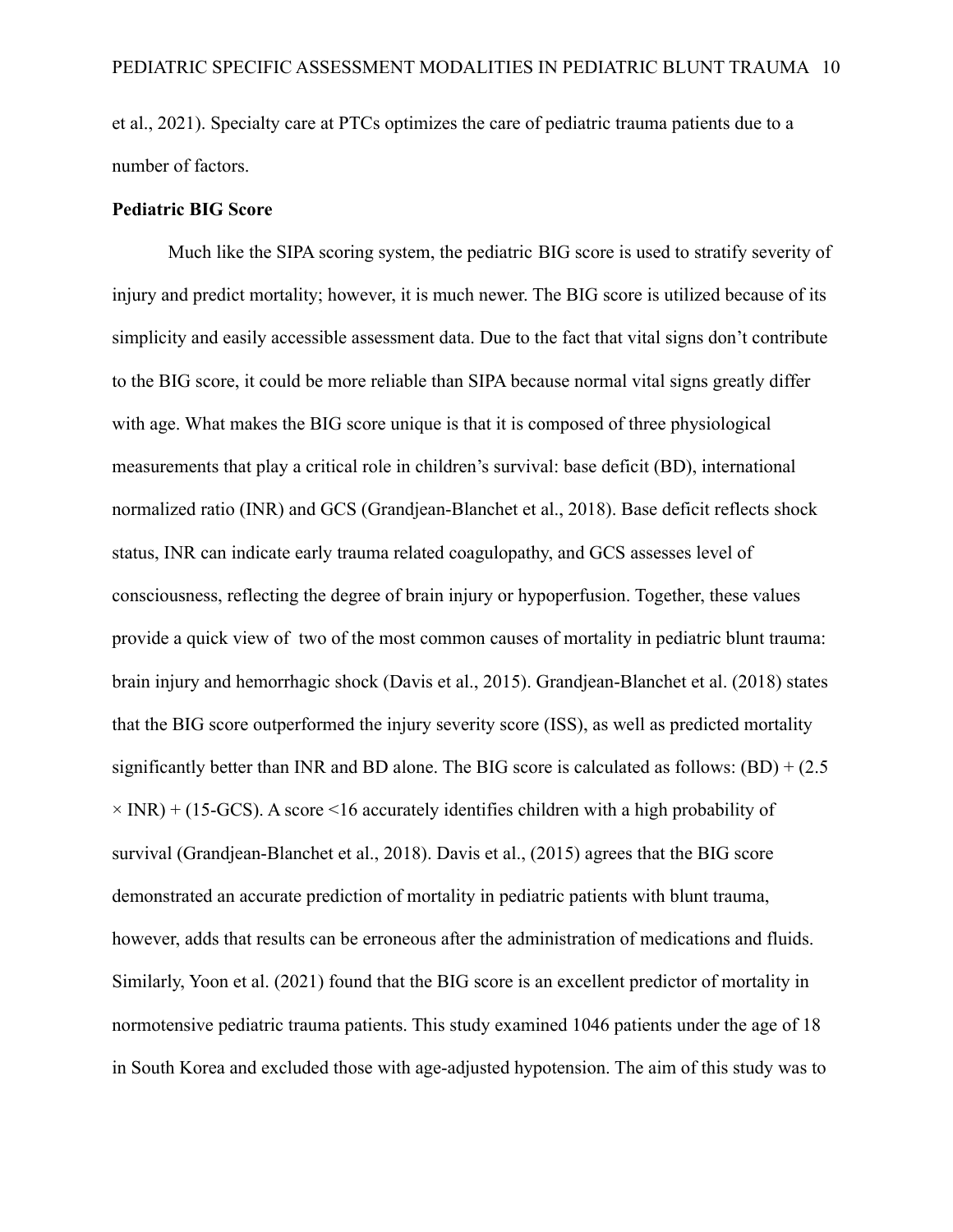validate the performance of the BIG score. It concluded that mortality was associated with a score >16, and found that the BIG score is much more accurate in predicting in-hospital mortality than the RTS (Yoon et al., 2021). Another study conducted by Bolstridge et al. (2021) shows that the BIG score is just as good, or better, than other commonly utilized assessment tools such as the Pediatric Risk of Mortality III (PRISM III) score, Pediatric Index of Mortality 2 (PIM2) score and Pediatric Logistic Organ Dysfunction (PELOD) score. Between the years of 2004-2015, 45,377 pediatric trauma patients from 149 PICUs were studied. After a logistic regression model was completed, the "Area under the Curve (AUC) of the BIG score was 0.94 compared to 0.96, 0.97 and 0.93 for the PRISM III, PIM2, and PELOD respectively" (Muisyo et al., 2019, p.1613).

### **Injury Severity Score**

The Injury Severity Score (ISS) was established in 1974 as a universal injury severity metric, yet, does not take into account the physiologic differences in children, nor does it consider the differential risks of the Abbreviated Injury Scale (AIS), which classifies injury by six different body regions. ISS fails to represent patients who receive multiple injuries to the same body system (Keskey et al., 2021), and the mathematical formula used to calculate ISS often results in discrepancies (Shi et al., 2019). Additionally, children have lower mortality than do adults with the same ISS, thus, the accepted definition of severe injury is not equivalent (Hatchimonji et al., 2022; Brown et al., 2017).

Using retrospective analysis, Shi et al., (2018) collected data on previous pediatric blunt trauma patients with the objective of creating a weighted injury severity scoring (wISS) system that would outperform the traditional ISS. To do this, the association between mortality and AIS from each of the six ISS body regions was used to generate a scoring system that assigned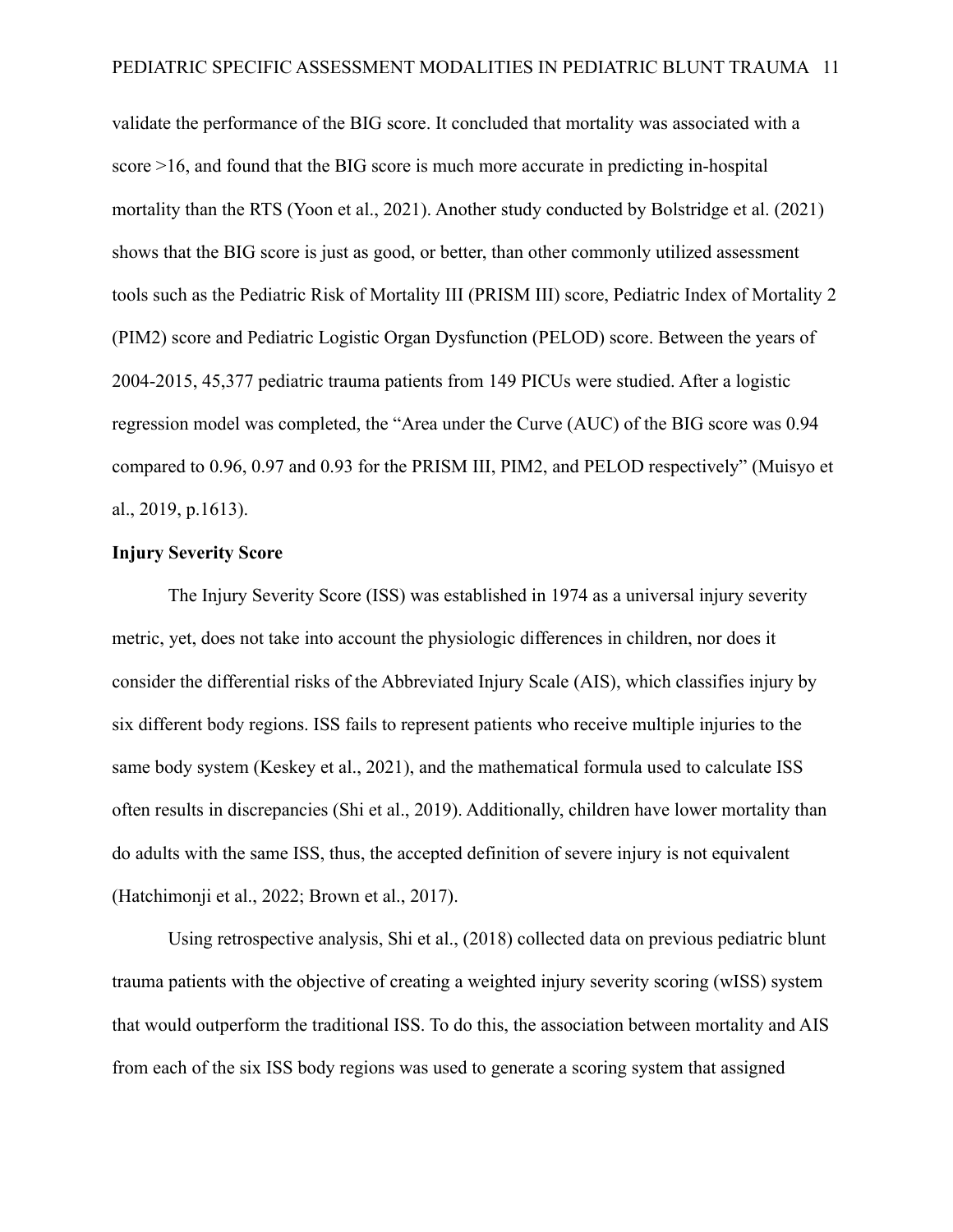different weights for the various components of AIS. Results revealed that wISS showed "higher specificity, positive predictive value, negative predictive value, and better calibration" than ISS alone (Shi et al., 2018, p. 2). This data suggests that wISS is superior to ISS and has better predictive power for mortality.

See Table 2 for an outline of literature that was reviewed. Almost every study included utilized a retrospective cohort study design. While retrospective studies are an important tool to analyze outcomes of interventions, they have their limitations. While data is reliable, it should be noted that biases are often formed on the basis of the study findings, and can also include selection bias.

### **Table 2**

| Davis, A. L., Malik, T.,   | 2015 | Canada        | Retrospective | BIG score accurately predicted        | Level IV |
|----------------------------|------|---------------|---------------|---------------------------------------|----------|
| Razik, F., Schuh, S.,      |      |               | cohort study  | mortality in pediatric patients with  | evidence |
| Stephens, D., Wales, P.    |      |               |               | blunt trauma, with a high possibility |          |
| W                          |      |               |               | of survival (BIG $\leq$ 16).          |          |
| Beaudin, M., Emeriaud,     | 2017 | Canada        | Retrospective | BIG score was highly sensitive in     | Level IV |
| B., Grandjean-Blanchet,    |      |               | cohort study  | predicting mortality in children (BIG | evidence |
| C., Gravel, J.             |      |               |               | $\geq$ 16).                           |          |
|                            |      |               |               |                                       |          |
| Kharbanda, A. B., Flood,   | 2019 | United        | Retrospective | An elevated pediatric adjusted shock  | Level IV |
| A., Strutt, J.             |      | <b>States</b> | cohort study  | index (SIPA) was the strongest        | evidence |
|                            |      |               |               | predictor for mortality in pediatric  |          |
|                            |      |               |               | patients when compared shock index    |          |
|                            |      |               |               | (hypotension and tachycardia).        |          |
| Barlow, M., Bingham, J.    | 2021 | United        | Prognostic    | Neurological status is an important   | Level IV |
| R., Connor, J. R., Eckert, |      | <b>States</b> | study         | factor as part of the initial patient | evidence |
| M. J., Escobar, M. A.,     |      |               |               | assessment, as reverse shock index    |          |
| Horton, J. D., Lammers,    |      |               |               | (rSIG) multiplied by GCS more         |          |
| D. T., Marenco, C. W.,     |      |               |               | accurately predicted mortality in     |          |
| Martin, M. J., Morte, K.   |      |               |               | pediatric patients when compared to   |          |
| R                          |      |               |               | SIPA.                                 |          |
| Austin, J. R., Chao, S.    | 2021 | United        | Retrospective | Among pediatric patients with an      | Level IV |
| D., Lee, M. O., Ye, C.     |      | <b>States</b> | cohort study  | elevated SIPA score, there was no     | evidence |
|                            |      |               |               | significant difference in mortality   |          |
|                            |      |               |               | between those treated at a pediatric  |          |

### *Outline of reviewed literature*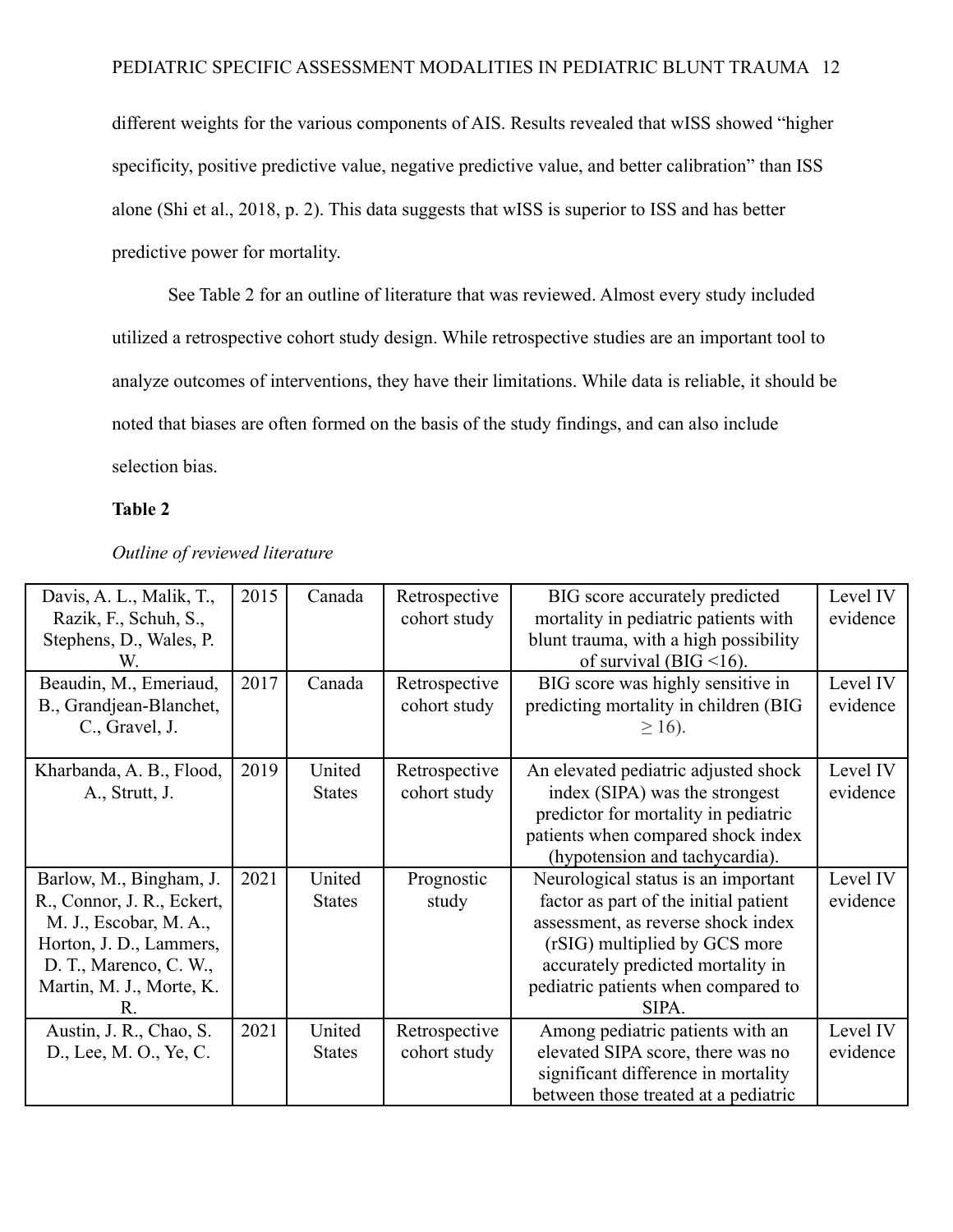|                                               |      |               |               | trauma center rather than at an adult                                    |           |
|-----------------------------------------------|------|---------------|---------------|--------------------------------------------------------------------------|-----------|
|                                               |      |               |               | trauma center.                                                           |           |
| Acker, S. N., Bensard, D.                     | 2015 | United        | Retrospective | SIPA more accurately identified                                          | Level IV  |
| D., Partrick, D. A., Ross,                    |      | <b>States</b> | cohort study  | pediatric patients with severe injury                                    | evidence  |
| J. T., Tong, S.                               |      |               |               | requiring blood transfusion when                                         |           |
|                                               |      |               |               | compared to shock index unadjusted                                       |           |
|                                               |      |               |               | for age.                                                                 |           |
| Biermann, H., Cirone, J.,                     | 2021 | United        | Retrospective | In pediatric trauma patients, an Injury                                  | Level IV  |
| Cone, J. T., Hampton, D.                      |      | <b>States</b> | cohort study  | Severity Score $(ISS) > 25$ may not                                      | evidence  |
|                                               |      |               |               |                                                                          |           |
| A., Keskey, R. C.,<br>Slidell, M. B., Wilson, |      |               |               | accurately predict injury severity. A<br>new model, the Trauma Composite |           |
|                                               |      |               |               | Score (TCS) incorporates age and                                         |           |
| K. L., Zakrison, T. L.                        |      |               |               |                                                                          |           |
|                                               |      |               |               | mechanism of injury, outperforming                                       |           |
|                                               |      |               |               | the ISS in predicting mortality in                                       |           |
|                                               |      |               |               | pediatric patients with blunt trauma.                                    |           |
| Acker, S. N., Barnett, C.                     | 2017 | United        | Retrospective | An elevated SIPA score was more                                          | Level IV  |
| C., Bensard, D. D.,                           |      | <b>States</b> | cohort study  | effective than age adjusted                                              | evidence  |
| Bredbeck, B.,                                 |      |               |               | hypotension in identifying severe                                        |           |
| Kulungowski, A. M.,                           |      |               |               | traumatic injury likely resulting in                                     |           |
| Partrick, A. A.                               |      |               |               | blood transfusion, intubation, or                                        |           |
|                                               |      |               |               | emergency surgery.                                                       |           |
| Caupp, S., Kenney, B.,                        | 2018 | United        | Prognostic    | By weighting the Abbreviated Injury                                      | Level IV  |
| Lu, B., Nuss, K. E.,                          |      | <b>States</b> | study         | Scale (AIS) from different body                                          | evidence  |
| Shen, J., Shi, J., Wang,                      |      |               |               | systems, the Weighted Injury Severity                                    |           |
| A., Wheeler, K. K.,                           |      |               |               | Score (wISS) was much more                                               |           |
| Xiang, H.                                     |      |               |               | accurate in identifying children with                                    |           |
|                                               |      |               |               | severe traumatic injury than the                                         |           |
|                                               |      |               |               | traditional Injury Severity Score                                        |           |
|                                               |      |               |               | alone.                                                                   |           |
| Billiar, T. R., Brown, J.                     | 2017 | United        | Epidemiologic | An ISS score $>15$ typically defines                                     | Level III |
| B., Gaines, B. A.,                            |      | <b>States</b> | study         | severe injury in adults, however, an                                     | evidence  |
| Gestring, M. L., Leeper,                      |      |               |               | ISS score $>25$ might be necessary in                                    |           |
| C. M., Peitzman, A. B.,                       |      |               |               | determining severe injury in pediatric                                   |           |
| Sperry, J. L.                                 |      |               |               | patients.                                                                |           |
| Abe, T., Gakumazawa,                          | 2020 | Japan         | Observational | The Trauma and Injury Severity Score                                     | Level III |
| M., Morimura, N.,                             |      |               | study         | (TRISS) accurately predicted survival                                    | evidence  |
| Muguruma, T.,                                 |      |               |               | in Japanese pediatric blunt trauma                                       |           |
| Shinohara, M., Takeuchi,                      |      |               |               | patients, however, there were                                            |           |
| I., Toida, C.                                 |      |               |               | complications in adopting the TRISS                                      |           |
|                                               |      |               |               | model in very young patients with a                                      |           |
|                                               |      |               |               | high degree of injury.                                                   |           |
| Bliss, D. W., Cho, J.,                        | 2017 | United        | Retrospective | Major pediatric trauma cases treated                                     | Level III |
| Matsushima, K., Miyata,                       |      | <b>States</b> | observational | at large volume adult trauma centers                                     | evidence  |
| S., Park, H.                                  |      |               | study         | had better patient outcomes when                                         |           |
|                                               |      |               |               | compared with lower volume centers.                                      |           |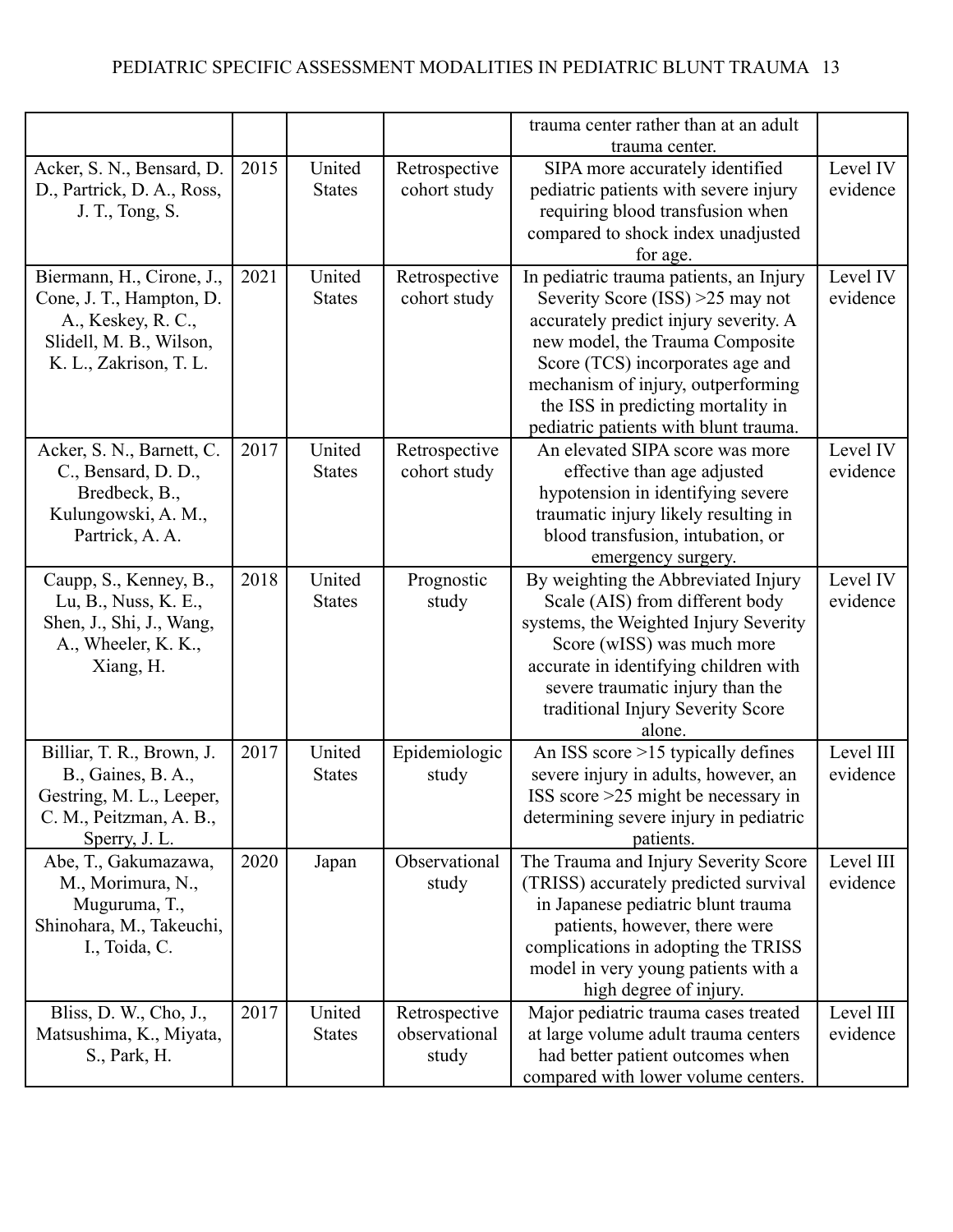| Baird, R., Deckelbaum,<br>D. L., Razek, T.,<br>Roizblatt, D., Séguin, J.,<br>St-Louis, E.                                                            | 2017 | Canada                  | Qualitative<br>systematic<br>review | A health disparity related to accurate<br>assessment and ability to estimate<br>injury severity exists in<br>low-middle-income countries. A<br>simple scoring system should be<br>created that uses point-of-care data as<br>well as easily accessible materials and<br>equipment.                                                           | Level I<br>evidence   |
|------------------------------------------------------------------------------------------------------------------------------------------------------|------|-------------------------|-------------------------------------|----------------------------------------------------------------------------------------------------------------------------------------------------------------------------------------------------------------------------------------------------------------------------------------------------------------------------------------------|-----------------------|
| Acker, S., Bensard, D.,<br>Goldsmith, A., Meier,<br>M., Moulton, S.,<br>Phillips, R., Recicar, J.,<br>Shirek, G.                                     | 2020 | United<br><b>States</b> | Retrospective<br>cohort study       | Elevated SIPA values in the<br>prehospital setting and on emergency<br>department arrival are associated with<br>early blood transfusion. Serial SIPA<br>values may assist in the early<br>identification of children with blunt<br>liver or spleen injury who will require<br>a blood transfusion.                                          | Level IV<br>evidence  |
| Bingham, J. R., Connor,<br>J. R., Do, W. S., Eckert,<br>M. J., Escobar, M. A.,<br>Horton, J. D., Lammers,<br>D. T., Marenco, C. W.,<br>Martin, M. J. | 2020 | United<br><b>States</b> | Retrospective<br>cohort study       | Reverse shock index multiplied by<br>GCS score more accurately identifies<br>pediatric patients at highest risk of<br>death when compared with SIPA<br>alone, following war zone injuries.<br>These findings may help further<br>refine early risk assessments for<br>patient management and resource<br>allocation in constrained settings. | Level IV<br>evidence  |
| Cheng, F. J., Chiu, I. M.,<br>Chuang, P. C., Huang, K.<br>C., Huang, Y. H., Li, C.<br>J.                                                             | 2021 | Taiwan                  | Retrospective<br>cohort study       | An increased SIPA values at 24 h after<br>ICU admission predicted high<br>mortality and bad outcomes.<br>Monitoring the trends in the SIPA<br>could help with prognostication and<br>optimize early management.                                                                                                                              | Level III<br>evidence |
| Aden, J. K., Bolstridge,<br>J. Borgman, M. A.,<br>Muisyo, T., O'Neil, E.<br>R., Spinella, P. C.                                                      | 2021 | United<br><b>States</b> | Retrospective<br>cohort study       | In this massive cohort of pediatric<br>trauma patients, the BIG score using<br>imputation of missing variables<br>performed similarly to the PELOD,<br>PIM2, and PRISM III, further<br>validating the score as a predictor of<br>mortality.                                                                                                  | Level III<br>evidence |
| Bernardo, E.O.,<br>Borgman, M. A.,<br>Camazine, M., Colvin,                                                                                          | 2019 | United<br><b>States</b> | Retrospective<br>cohort study       | The BIG score is accurate in<br>predicting mortality in pediatric<br>trauma patients.                                                                                                                                                                                                                                                        | Level I<br>evidence   |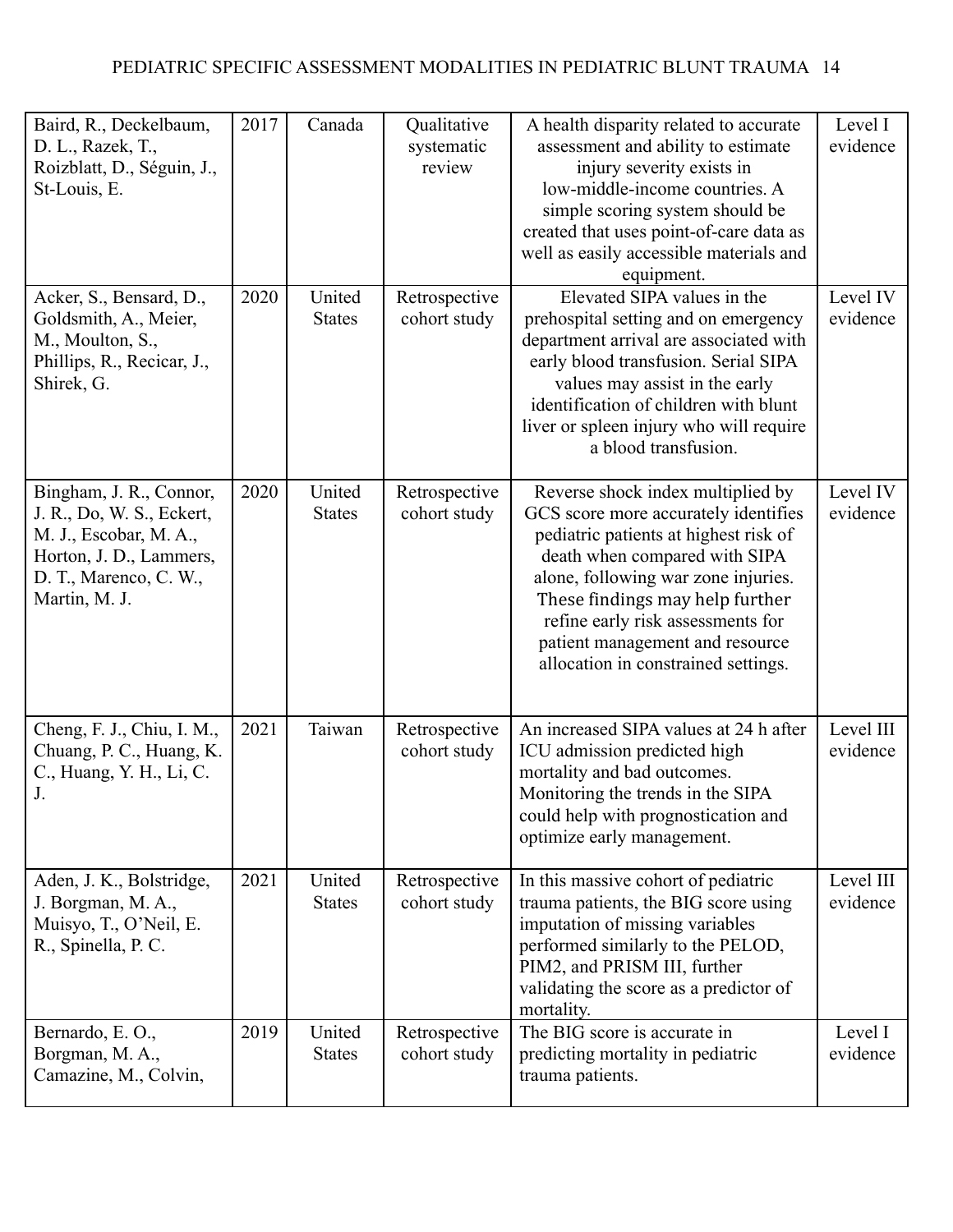### PEDIATRIC SPECIFIC ASSESSMENT MODALITIES IN PEDIATRIC BLUNT TRAUMA 15

| R., Muisyo, T., Spinella,<br>P. C., Thomas, K. A.                                                       |      |                         |                               |                                                                                                                                                                                                                                                                                                           |                       |
|---------------------------------------------------------------------------------------------------------|------|-------------------------|-------------------------------|-----------------------------------------------------------------------------------------------------------------------------------------------------------------------------------------------------------------------------------------------------------------------------------------------------------|-----------------------|
| Allukian, M.,<br>Hatchimonji, J. S., Luks,<br>V. L., Nance, G. W.,<br>Nance, M. L.,<br>Swendiman, R. A. | 2022 | United<br><b>States</b> | Retrospective<br>cohort study | Although the ISS predicts mortality<br>well, children have lower mortality<br>than do adults for the same ISS, and<br>therefore, the accepted definition of<br>severe injury is not equivalent<br>between these 2 cohorts. Mortality<br>risk is highly dependent on the<br>specific nature of the injury. | Level III<br>evidence |
| Huh, Y., Kim, J. H., Ko,                                                                                | 2021 | South                   | Retrospective                 | The BIG score can predict mortality                                                                                                                                                                                                                                                                       | Level III             |
| Y., Lee, J., Yoon, T. J.                                                                                |      | Korea                   | cohort study                  | with excellent accuracy in                                                                                                                                                                                                                                                                                | evidence              |
|                                                                                                         |      |                         |                               | normotensive children with trauma.                                                                                                                                                                                                                                                                        |                       |

### **Discussion**

After analyzing these studies, it's clear that there have been several effective assessments established specifically for pediatric blunt trauma patients. However, at this time, it's unclear which assessment modality is superior in predicting injury severity and mortality. More research needs to be completed directly comparing outcomes to determine which should be implemented into the standard of care. In addition to pediatric specific assessments, there are a few adult trauma assessments that have shown to be effective in children, in certain instances (Toida et al., 2020). A 10 year observational study conducted in Japan assessed the utility of the Trauma and Injury Severity Score (TRISS) in pediatric patients with blunt trauma. TRISS is widely used across the United States, and combines the RTS, ISS, type of trauma (blunt or penetrating), and patient age. The results indicated that TRISS appeared to predict survival accurately, however, there were "several problems in adopting the TRISS methodology for younger patients with higher injury severity" (Toida et al., 2020, p. 2). This data suggests that simplifying modifications made to the current TRISS model could potentially be effective in adults as well as children.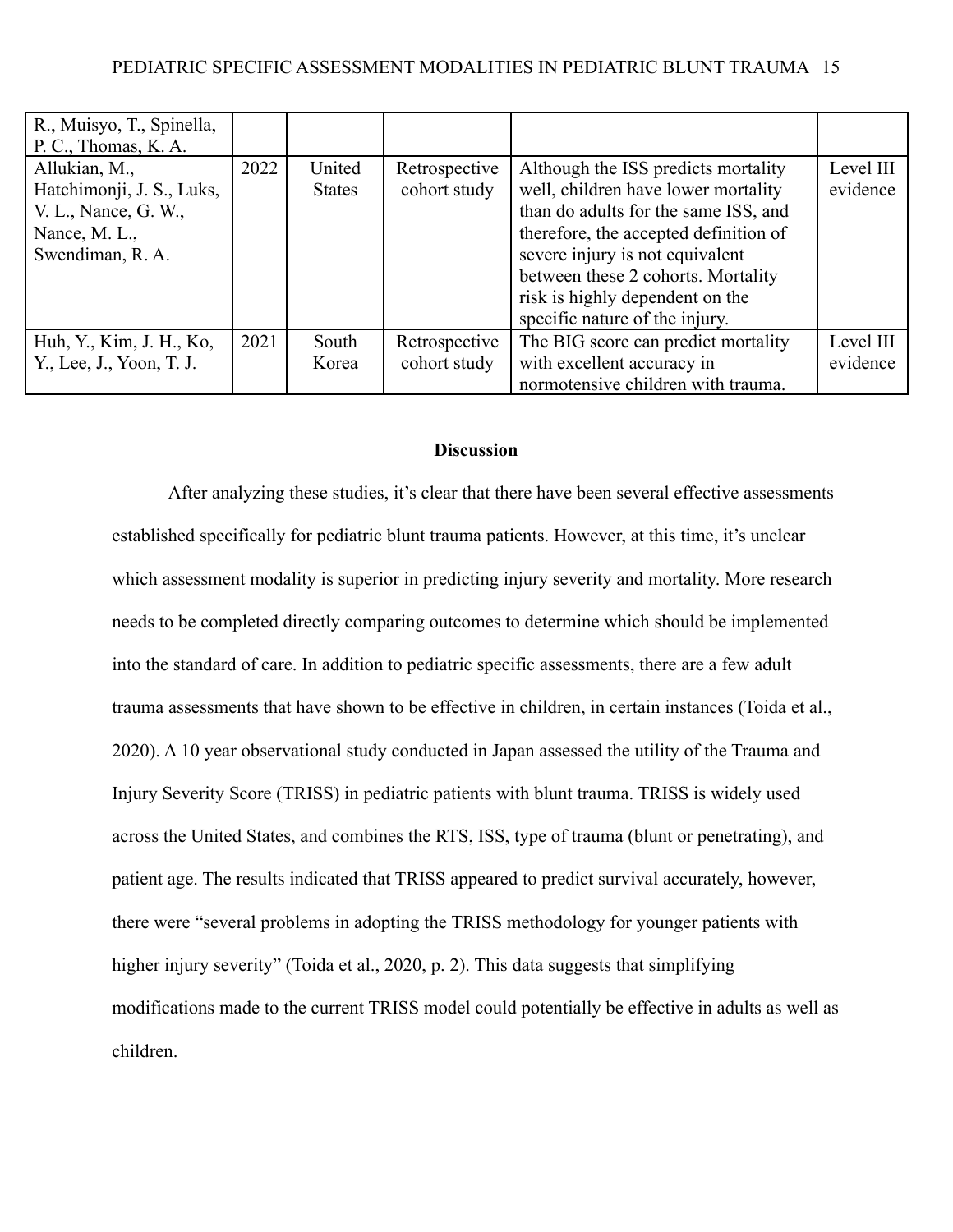While the assessment itself is an essential aspect of creating positive patient outcomes, there are several other very important factors to consider, such as socioeconomic status and geographic location. As discussed earlier, pediatric patients with blunt trauma are often not able to be immediately treated at PTCs, due to their very limited geographical availability. Therefore, ATCs should be assessed for patient outcomes when it comes to treating children with major injuries. While expertise could be lacking in ATCs, it is important to note that higher volume ATCs are much more successful in preventing mortality in pediatric trauma patients than in lower volume centers (Miyata et al., 2017). Additionally, it is important to note that in low-income, low-resource facilities, there is a "gap in the ability to simply and reliably estimate injury severity in pediatric patients and predict their associated probability of outcomes" (St-Louis et al., 2017, p. 299). This disparity is paramount, as 90% of all childhood injury deaths occur in low-middle-income countries (World Health Organization, 2021).

In conclusion, it is crucial to evaluate the shortcomings of pediatric specific assessment modalities in the instance of blunt trauma to better care for children experiencing a dangerous, life threatening emergency. After reviewing these, it is evident that the search for the most efficacious pediatric trauma assessment continues. This issue warrants further investigation, as limited research comparing the effectiveness and utility of pediatric trauma assessments exists.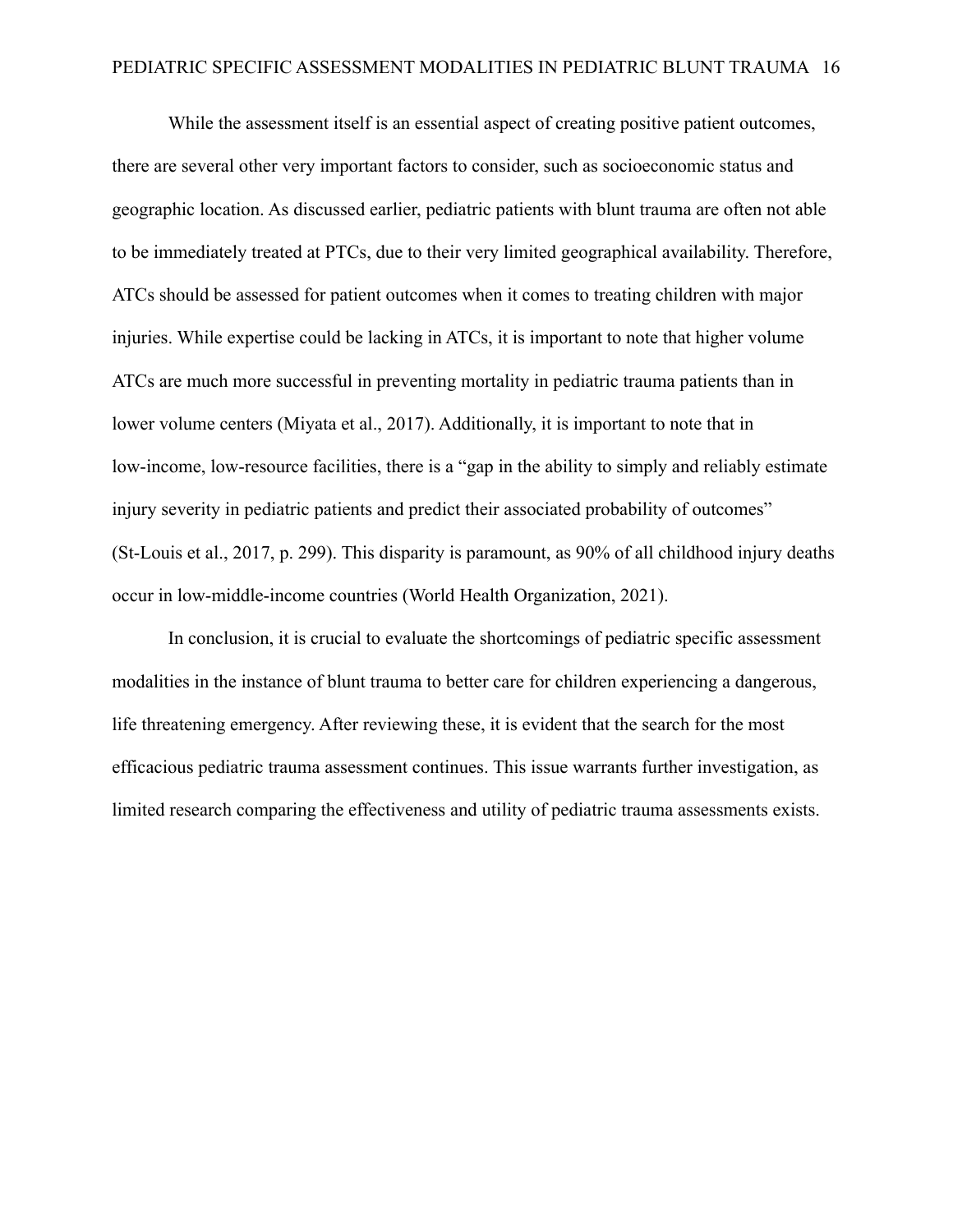### **References**

- Acker, S. N., Bredbeck, B., Partrick, D. A., Kulungowski, A. M., Barnett, C. C., & Bensard, D. D. (2017). Shock index, pediatric age-adjusted (SIPA) is more accurate than age-adjusted hypotension for trauma team activation. *Surgery*, *161*(3), 803–807. https://doi.org/10.1016/j.surg.2016.08.050
- Acker, S. N., Ross, J. T., Partrick, D. A., Tong, S., & Bensard, D. D. (2015). Pediatric specific shock index accurately identifies severely injured children. *Journal of Pediatric Surgery*, *50*(2), 331–334. https://doi.org/10.1016/j.jpedsurg.2014.08.009
- Austin, J. R., Ye, C., Lee, M. O., & Chao, S. D. (2021). Does shock index, pediatric age-adjusted predict mortality by trauma center type? *Journal of Trauma and Acute Care Surgery*, *91*(4), 649–654. https://doi.org/10.1097/ta.0000000000003197
- Avarello, J. T., & Cantor, R. M. (2007). Pediatric major trauma: An approach to evaluation and Management. *Emergency Medicine Clinics of North America*, *25*(3), 803–836. https://doi.org/10.1016/j.emc.2007.06.013
- Bolstridge, J., O'Neil, E. R., Aden, J. K., Muisyo, T., Spinella, P. C., & Borgman, M. A. (2021). Use of the BIG score to predict mortality in pediatric trauma. *The American journal of emergency medicine*, *45*, 472–475. <https://doi.org/10.1016/j.ajem.2020.09.060>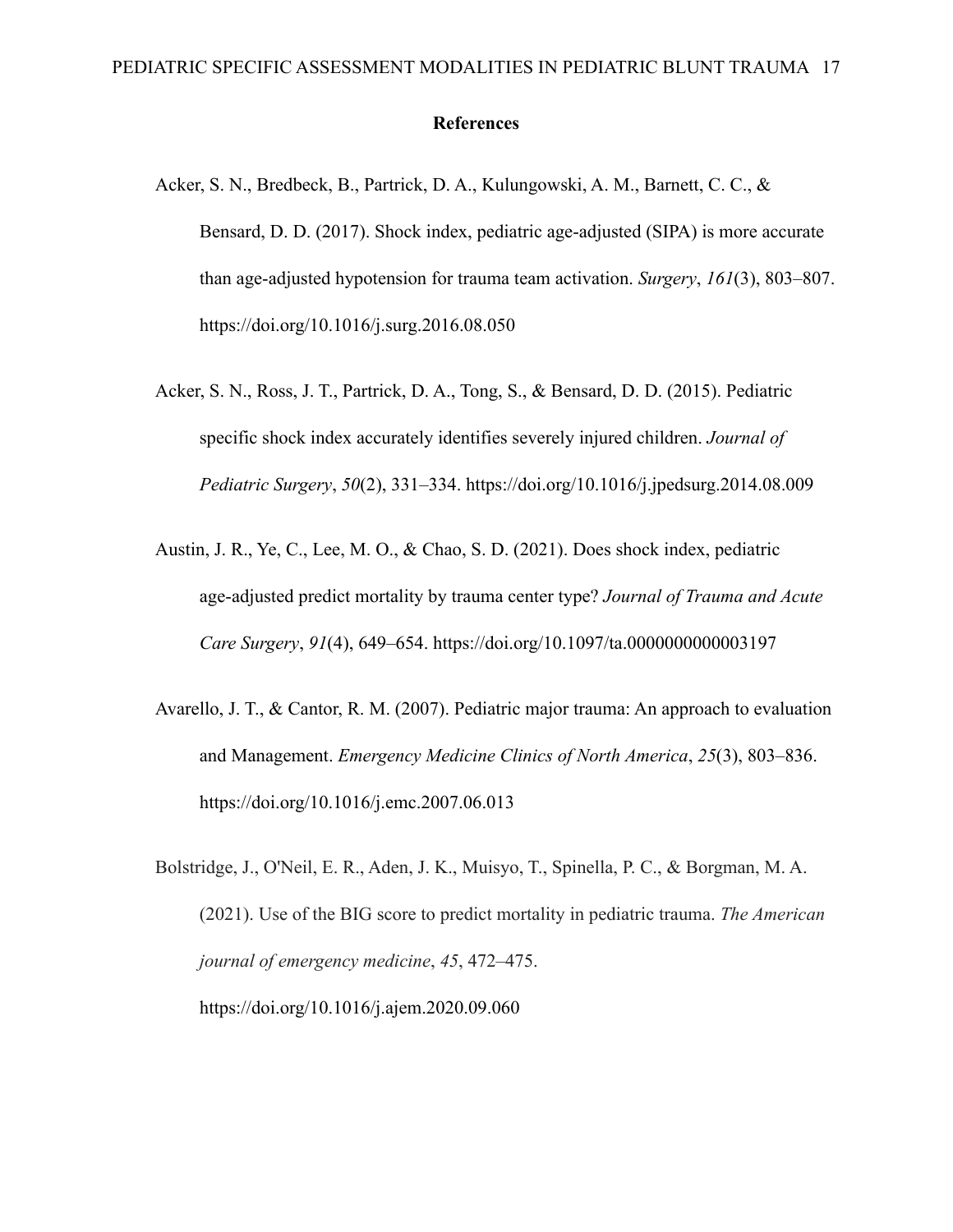Brown, J. B., Gestring, M. L., Leeper, C. M., Sperry, J. L., Peitzman, A. B., Billiar, T. R., & Gaines, B. A. (2017). The value of the injury severity score in pediatric trauma. *Journal of Trauma and Acute Care Surgery*, *82*(6), 995–1001. https://doi.org/10.1097/ta.0000000000001440

Committee on Trauma. (2016). *NTDB Pediatric annual report 2016* . Fellow of the American College of Surgeons. Retrieved from https://www.facs.org/~/media/files/quality%20programs/trauma/ntdb/ntdb%20pedia tric%20annual%20report%202016.ashx

- Davis, A. L., Wales, P. W., Malik, T., Stephens, D., Razik, F., & Schuh, S. (2015). The big score and prediction of mortality in pediatric blunt trauma. *The Journal of Pediatrics*, *167*(3), 593–598. https://doi.org/10.1016/j.jpeds.2015.05.041
- Grandjean-Blanchet, C., Emeriaud, G., Beaudin, M., & Gravel, J. (2018). Retrospective evaluation of the big score to predict mortality in pediatric blunt trauma. *Canadian Journal of Emergency Medicine*, *20*(4), 592–599. https://doi.org/10.1017/cem.2017.379
- Hatchimonji, J. S., Luks, V. L., Swendiman, R. A., Allukian, M., III, Nance, M. L., Nace, G. W., Jr, & Allukian, M., 3rd. (2022). Settling the score: Injury severity score fails to capture nuances in pediatric trauma. *Pediatric Emergency Care*, *38*(2), e828–e832. https://doi.org/10.1097/PEC.0000000000002363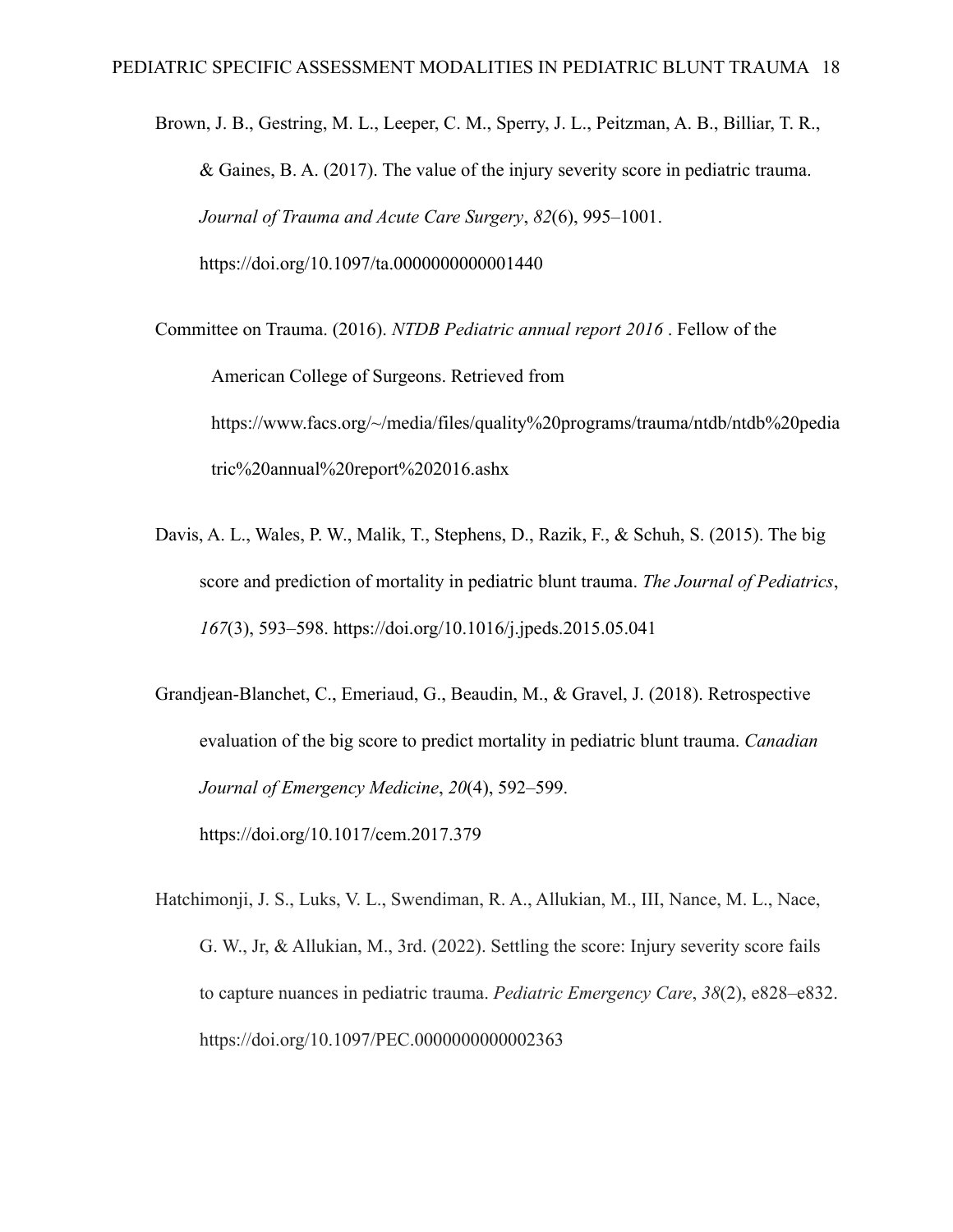- Huang, K. C., Yang, Y., Li, C. J., Cheng, F. J., Huang, Y. H., Chuang, P. C., & Chiu, I. M. (2021). Shock Index, pediatric age-adjusted predicts morbidity and mortality in children admitted to the intensive care unit. *Frontiers in pediatrics*, *9*.. https://doi.org/10.3389/fped.2021.727466
- Keskey, R. C., Hampton, D. A., Biermann, H., Cirone, J., Zakrison, T. L., Cone, J. T., Wilson, K. L., & Slidell, M. B. (2021). Novel trauma composite score is a more reliable predictor of mortality than injury severity score in pediatric trauma. *Journal of Trauma and Acute Care Surgery*, *91*(4), 599–604. https://doi.org/10.1097/ta.0000000000003235
- Koch, E., Lovett, S., Nghiem, T., Riggs, R. A., & Rech, M. A. (2019). Shock index in the emergency department: utility and limitations. *Open access emergency medicine: OAEM*, *11*, 179–199. https://doi.org/10.2147/OAEM.S178358
- Lammers, D. T., Marenco, C. W., Do, W. S., Conner, J. R., Horton, J. D., Martin, M. J., Escobar, M. A., Bingham, J. R., & Eckert, M. J. (2021). Pediatric adjusted reverse shock index multiplied by Glasgow Coma Scale as a prospective predictor for mortality in pediatric trauma. *Journal of Trauma and Acute Care Surgery*, *90*(1), 21–26. https://doi.org/10.1097/ta.0000000000002946
- Lammers, D. T., Marenco, C. W., Morte, K. R., Conner, J. R., Horton, J. D., Barlow, M., Martin, M. J., Bingham, J. R., Eckert, M. J., & Escobar, M. A. (2021). Addition of neurological status to pediatric adjusted shock index to predict early mortality in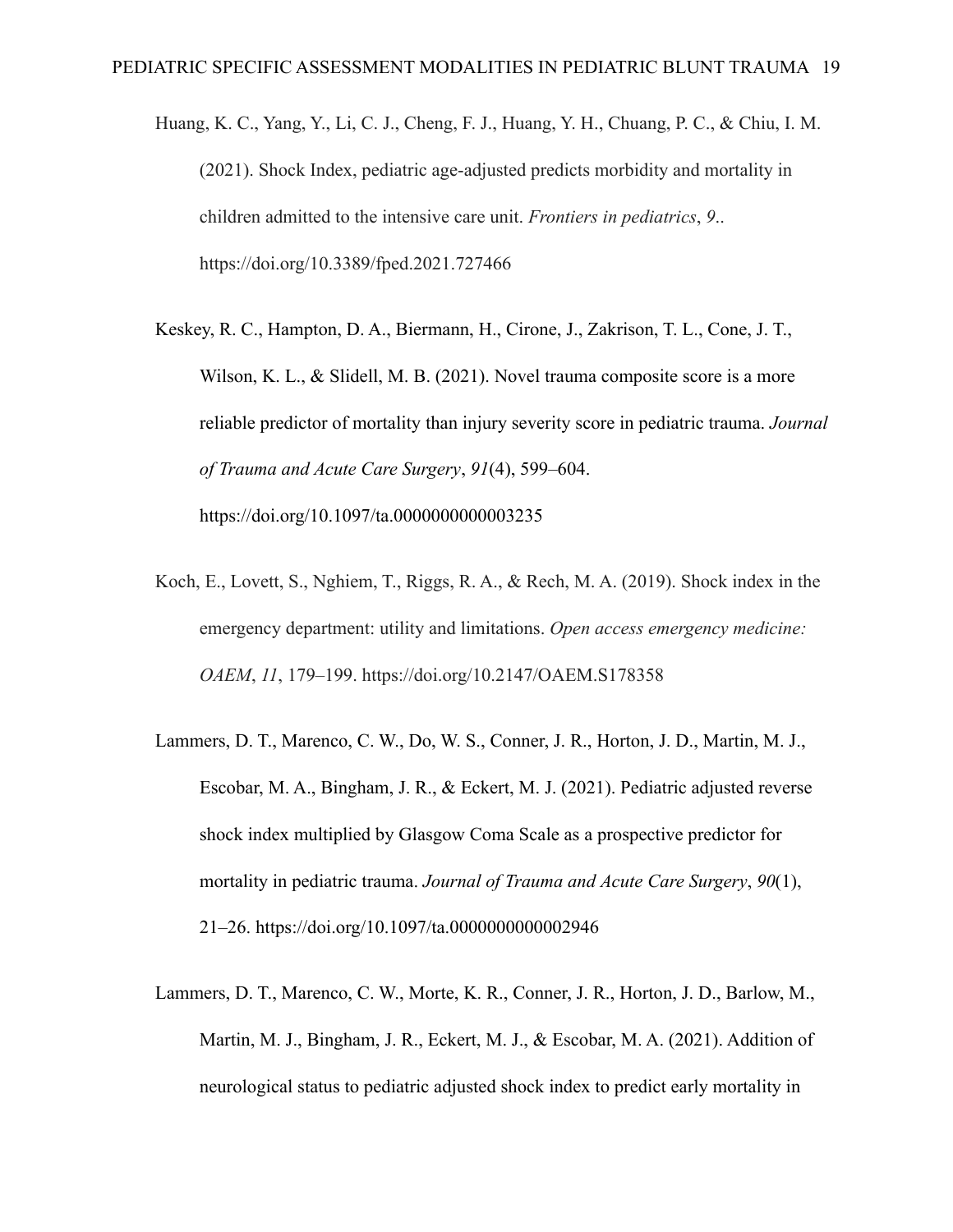trauma: A pediatric trauma quality improvement program analysis. *Journal of Trauma and Acute Care Surgery*, *91*(4), 584–589. https://doi.org/10.1097/ta.0000000000003204

- McFadyen, J. G., Ramaiah, R., & Bhananker, S. M. (2012). Initial assessment and management of pediatric trauma patients. *International Journal of Critical Illness and Injury Science*, *2*(3), 121–127. https://doi.org/10.4103/2229-5151.100888
- Miyata, S., Cho, J., Park, H., Matsushima, K., & Bliss, D. W. (2017). Comparison of outcomes in severe pediatric trauma at adult trauma centers with different trauma case volumes. *Journal of Pediatric Surgery*, *52*(11), 1831–1835. https://doi.org/10.1016/j.jpedsurg.2017.01.066
- Muisyo, T., Bernardo, E. O., Camazine, M., Colvin, R., Thomas, K. A., Borgman, M. A., & Spinella, P. C. (2019). Mortality prediction in pediatric trauma. *Journal of pediatric surgery*, *54*(8), 1613–1616. https://doi.org/10.1016/j.jpedsurg.2018.08.045
- Phillips, R., Acker, S., Shahi, N., Shirek, G., Meier, M., Goldsmith, A., Recicar, J., Moulton, S., & Bensard, D. (2020). The shock index, pediatric age-adjusted (SIPA) enhanced: Prehospital and emergency department SIPA values forecast transfusion needs for blunt solid organ injured children. *Surgery*, *168*(4), 690–694. https://doi.org/10.1016/j.surg.2020.04.06
- Shi, J., Shen, J., Caupp, S., Wang, A., Nuss, K. E., Kenney, B., Wheeler, K. K., Lu, B., & Xiang, H. (2018). A new weighted injury severity scoring system: Better predictive